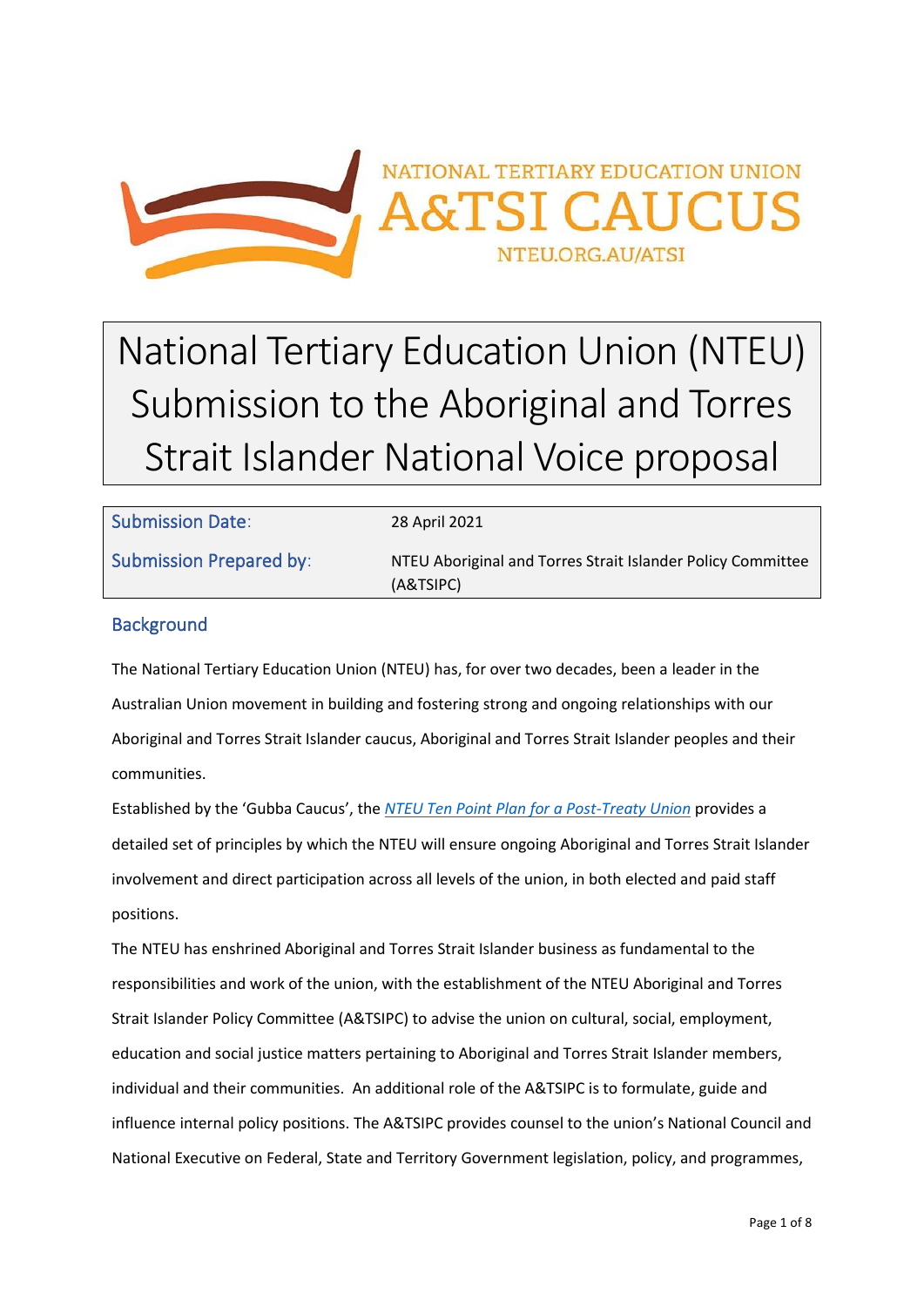& the potential impacts a Governments position and/or specific agenda will have upon Aboriginal and Torres Strait Islander union members, individuals, and their communities.

## NTEU position on a proposed National Indigenous Voice

NTEU is dismayed by the proposal for a National Indigenous Voice.

The NTEU position as it relates to Aboriginal and Torres Strait Islander recognition of sovereignty and subsequent mechanisms to recognise sovereignty, differ greatly to that proposed by the Federal Government through a National Indigenous Voice to Parliament.

As detailed, the current proposal does nothing to address Aboriginal and Torres Strait Islander people's sovereignty, which remains unceded. Full and unmitigated recognition of Aboriginal and Torres Strait Islander people's sovereignty is fundamental to all Aboriginal and Torres Strait Islander people, and without this recognition being preserved via a set of treaties, any proposed form of constitutional recognition or voice to parliament can and will only be seen as tokenism. Treaties negotiated by Aboriginal and Torres Strait Islander groups and/or clan groups could have appropriate mechanisms for representation in and to the Australian Parliament and Senate, with greater influence over legislation, policy and programs than that proposed by The Voice to Parliament. Treaties also go some way towards undoing the damage caused by the Australian Constitution – a document which not only ignored Aboriginal and Torres Strait Islander peoples' sovereignty, but also cruelly discriminated against, with sections of the Australian constitution working to exclude all Aboriginal and Torres Strait Islander and peoples of colour from society altogether.

## Detailed response - National Indigenous Voice to Government/Parliament proposal

The proposal details a series of matters pertaining to the establishment of a Voice to Parliament and an Independent Indigenous Policy Body. The underlying assumption of the proposal for a National Voice to Parliament, is that this is the preferred and only method of consultation and recognition agreeable by the Federal Government. This proposal relies solely upon the goodwill of current and future governments, no matter if the body is protected by legislation, as legislation can be easily repealed or amended.

Establishing a National Indigenous Voice to Parliament as a private incorporated body or agency may provide a greater arms-length between the Voice and Government, although funding for the new body would need to be ongoing and secured to ensure protection from any future government agenda regarding Aboriginal and Torres Strait Islander consultation. Funding can be impacted by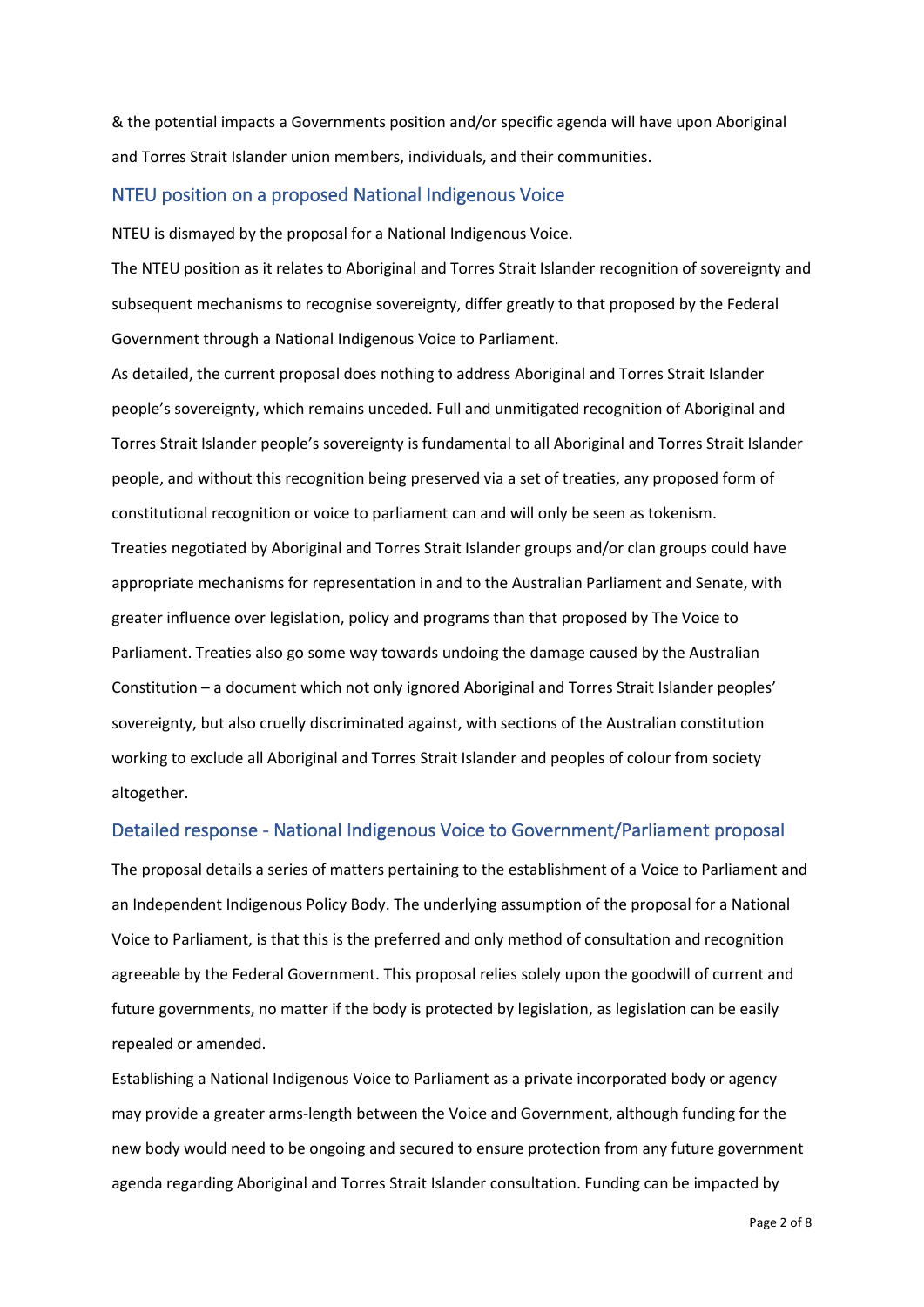efficiency dividends/direct budget cuts initiated by the government of the day, and this will impact the ability of any advisory or consultative body to undertake its work.

# Proposed Functions, Role and Scope of National Indigenous Voice

Role

*The National Voice will have a right and responsibility on behalf of Aboriginal and Torres Strait Islander Australians to advise Parliament and the Government with regard to any matters of national significance to Aboriginal and Torres Strait Islander Australians.*

While the role of the National Indigenous Voice somewhat empowers the body to "advise" the Government regarding any "matters of national significance to Aboriginal and Torres Strait Islander Australians", it would suggest that Aboriginal and Torres Strait Islander people can only advise Government on matter pertaining directly to Aboriginal and Torres Strait Islander peoples. What are the matters of national significance to Aboriginal and Torres Strait Islander people and who defines what is significant to Aboriginal and Torres Strait Islander peoples? Do matters of national significance extend to seeking the opinion of Aboriginal and Torres Strait Islander community members on matters that are not seen by others as being nationally significantly to Aboriginal and Torres Strait Islander peoples? As an example, does this extend to provision of advice from Aboriginal and Torres Strait Islander communities pertaining to climate change policy and associate legislation and if so, will this advice be heard or actioned?

# Core Functions and Scope

*National Voice to advise Commonwealth Parliament and Government on nationally significant matters of critical importance to the social, spiritual and economic wellbeing, or which has a significant or particular impact on Aboriginal and Torres Strait Islander Australians. A National Voice would have a proactive, unencumbered scope to advise on priorities and issues as determined by the National Voice.*

The core functions and scope of the National Indigenous Voice again appear to focus upon a limited or almost undefined set of significant matters of critical importance for Aboriginal and Torres Strait Islander peoples. Matters of social, spiritual and economic wellbeing are of great importance and are examples of high priority areas of importance for Aboriginal and Torres Strait Islander peoples. Yet who will determine what issues are significant or are to have a particular impact on Aboriginal and Torres Strait Islander peoples? The NTEU A&TSIPC feels the core functions and scope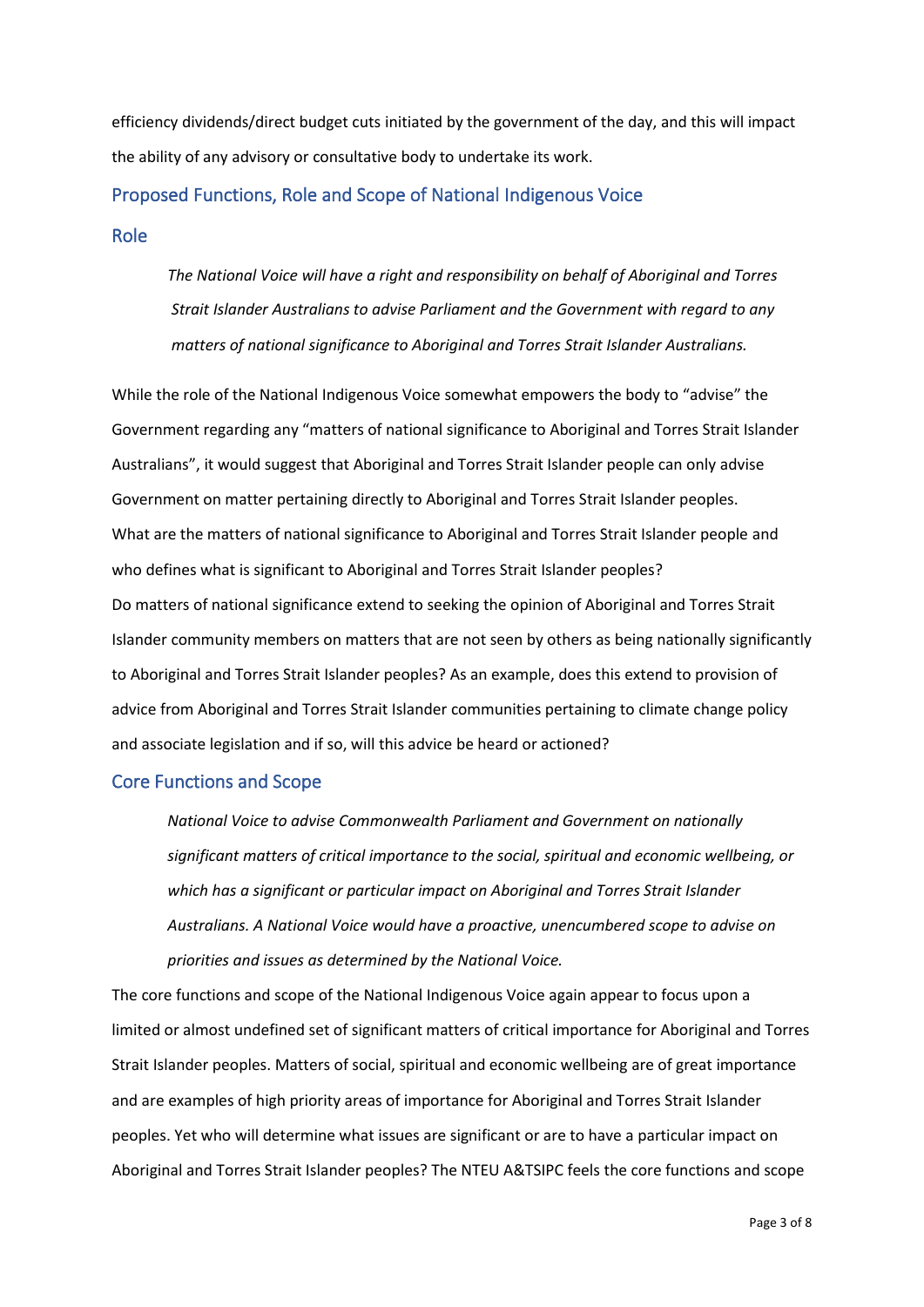of the National Indigenous Voice do not recognise the differing priorities for many Aboriginal and Torres Strait Islander communities across the country.

#### Parliament and Government

While it is stated the National Indigenous Voice would have a proactive, unencumbered scope to advise on priorities and issues as determined by the National Voice, The proposed obligation on the Australian Parliament and Government as detailed in the National Indigenous Voice *Proposal Explainer 1 - National Voice advice to the Australian Parliament and Government* states:

*The proposed obligation on the Australian Parliament and Government to consult would cover a very narrow range of proposed laws which exclusively relate to Aboriginal and Torres Strait Islander Australians.*

While the National Indigenous Voice could determine priorities and issues as it seems fit, the obligation on the Federal Government and Parliament is to only consult on a narrow range of proposed laws that relate exclusively to Aboriginal and Torres Strait Islander Australians. This obligation on both the Australian Parliament and Government is light-weight and in reality stipulates very little onus put on the Parliament or Government to consult with Aboriginal and Torres Strait Islander peoples; outside of a yet to be determined narrow range of issues relating to Aboriginal and Torres Strait Islander peoples. As a result, priority issues determined by a National Indigenous Voice will be relegated to second or third order matters.

# Requirement/Obligation to Consult.

It is also of concern that a National Indigenous Voice cannot be required by the Parliament or Government to provide advice on Aboriginal and Torres Strait Islander matters.

If a National Indigenous Voice is to have any leverage in Parliament or Government, any process directly impacting Aboriginal and Torres Strait Islander peoples must include a requirement for the Parliament or Government to seek input and advice on matters of national importance. The proposal essentially creates a power imbalance and places a low-level responsibility upon the Parliament and Government to consult with Aboriginal and Torres Strait Islander peoples regarding a proposed piece of legislation impacting them. This proposal will enable the Parliament and Government to essentially determine the issues and priorities for Aboriginal and Torres Strait Islander peoples, and this proposal provides the framework for this to occur. This also suggests the Parliament and Government agenda, particularly in the legislative sense, is of greater importance than those issues and matters of significance as determined by a National Indigenous Voice.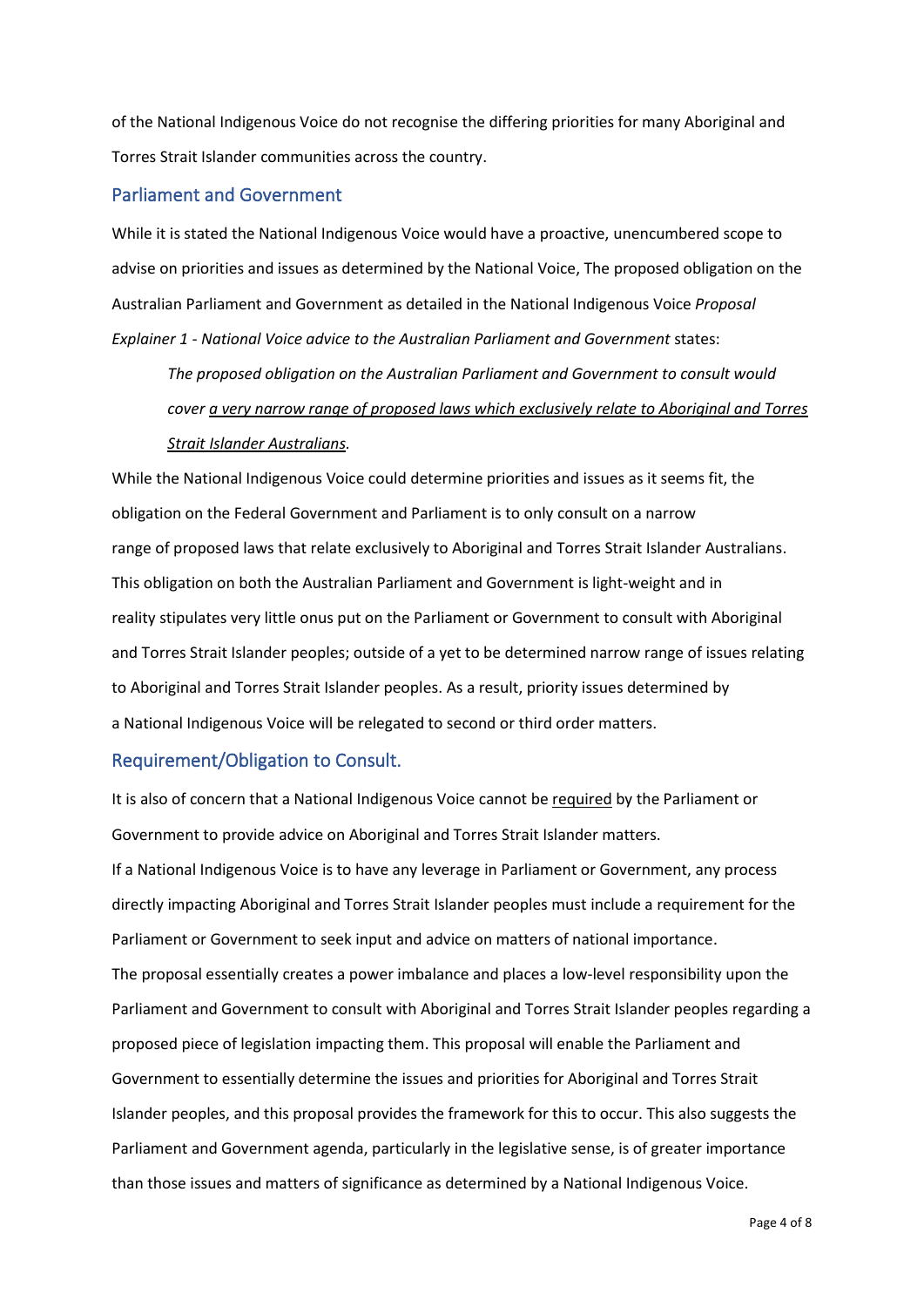# System of Consultation and Transparency - Non-justiciability of the obligation

The detailed National Indigenous Voice proposal states:

*Parliament and the Australian Government obliged to consult the National Voice on a narrow range of proposed laws which are exclusive to Aboriginal and Torres Strait Islander people and would be expected to consult on a broader component.* 

*Parliament and the Australian Government to engage as early as possible in development of policy and laws.* 

*The obligation would be non-justiciable, nor affect the validity of any laws.*

Again, it appears the obligation upon the Parliament and Government to consult is not only limited, but cannot be challenged in the courts either through a failure to consult, or a failure to adopt the outcomes of that consultation process. Dispensing with the courts' ability to review the obligation sends a clear signal that the Government does not intend to take the obligation seriously, or worse, that it intends to consult only in name only.

# Proposed National Indigenous Voice Membership Models

The detailed proposal on a National Indigenous Voice proposes two membership models, with either a Structural Membership Link or Direct Elections suggested.

The Structural Membership Link proposal appears, from the NTEU perspective, to be convoluted and possibly confusing for Aboriginal and Torres Strait Islander peoples and potential candidates for those positions. Should a National Indigenous Voice be implemented, a direct election of candidates to the National Indigenous Voice would be preferred option.

This option must be made available to all Aboriginal and Torres Strait Islander peoples, allowing candidates to nominate for either local/regional or national positions, without restriction. This way, representatives will be elected directly by local Aboriginal and Torres Strait Islander electors and would work to reduce any potential issues of nepotism and/or lateral violence.

# National Indigenous Voice - core membership numbers

While a proposed National Indigenous Voice is not supported by the NTEU A&TSIPC, if a National Indigenous Voice were to be established, the proposal for an eighteen-member (18) committee comprising two representatives from each State, Territory and the Torres Strait would be the preference. It is essential that all States, Territories and the Torres Strait have both male and female representation to ensure Aboriginal and Torres Strait Islander cultural appropriateness and safety.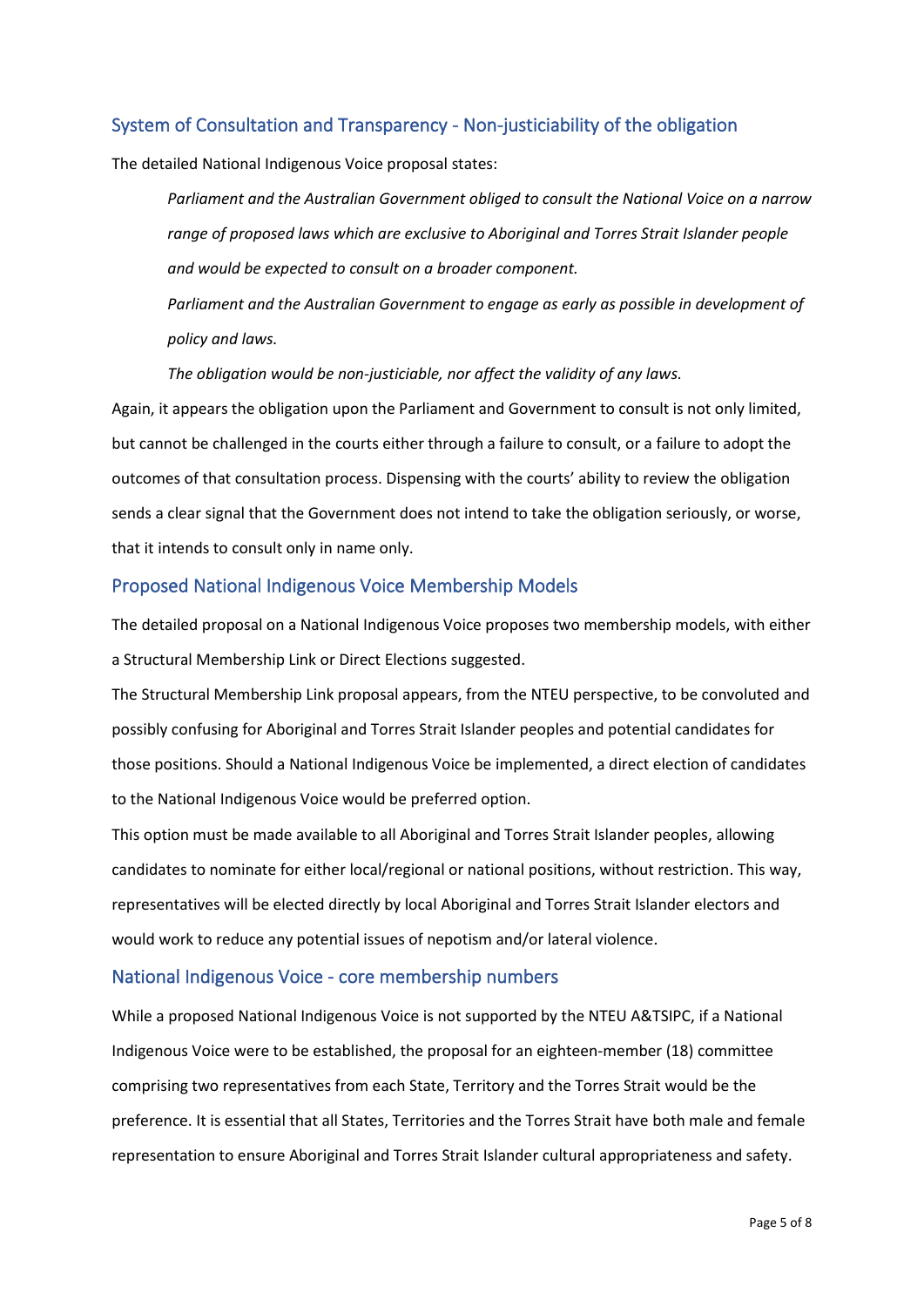# Appointment of National Indigenous Voice members and member terms

As proposed, the appointment of additional members (two) to the National Indigenous Voice to bring additional assistance and or skills, would be of value, providing those appointed members are:

- Aboriginal and/or Torres Strait Islander
- Merit based appointment based upon the required skill set.

Member terms for the National Indigenous Voice should operate akin to the staggered four-year Parliamentary terms. A term limit of three-years may be restrictive when seeking to achieve proposed goals as set by a National Indigenous Voice or similar body. A limit of two consecutive terms would be appropriate for such a body and would provide the ability for younger community to potentially nominate for elected positions.

## Independent Policy Body

While the proposal for a National Indigenous Voice is not supported by NTEU, the NTEU believes the establishment of an independent policy body to work alongside a proposed National Indigenous Voice would be appropriate. A National Indigenous Voice of similar body would require expert policy and legislative analysis, and an independent policy body with Aboriginal and/or Torres Strait Islander staff and management will ensure a National Indigenous Voice or similar body would have access to relevant data and policy analysis that is viewed through an Aboriginal and/or Torres Strait Islander lens. An independent policy body would be more agile in its response and assistance to a potential National Indigenous Voice, rather than reliance on assistance from a Government Department that may have numerous responsibilities outside of Aboriginal and Torres Strait Islander matters. An independent policy body would be one step removed from the Government and Parliament and NTEU believes this would allow for greater scrutiny of proposed Government policy and legislation, with the ability to provide unfiltered advice to the membership of any proposed body.

### Legal form of a National Voice

The two options as proposed incorporate options for either Commonwealth body with independence guaranteed under legislation, or a private incorporated body recognised to perform statutory advice function under special legislation, with a CEO appointed by the membership of a proposed National Indigenous Voice.

NTEU is of the view that either proposal could be usurped by the Government of the day through the revocation of legislation that underpins either option. There is precedence for a move such as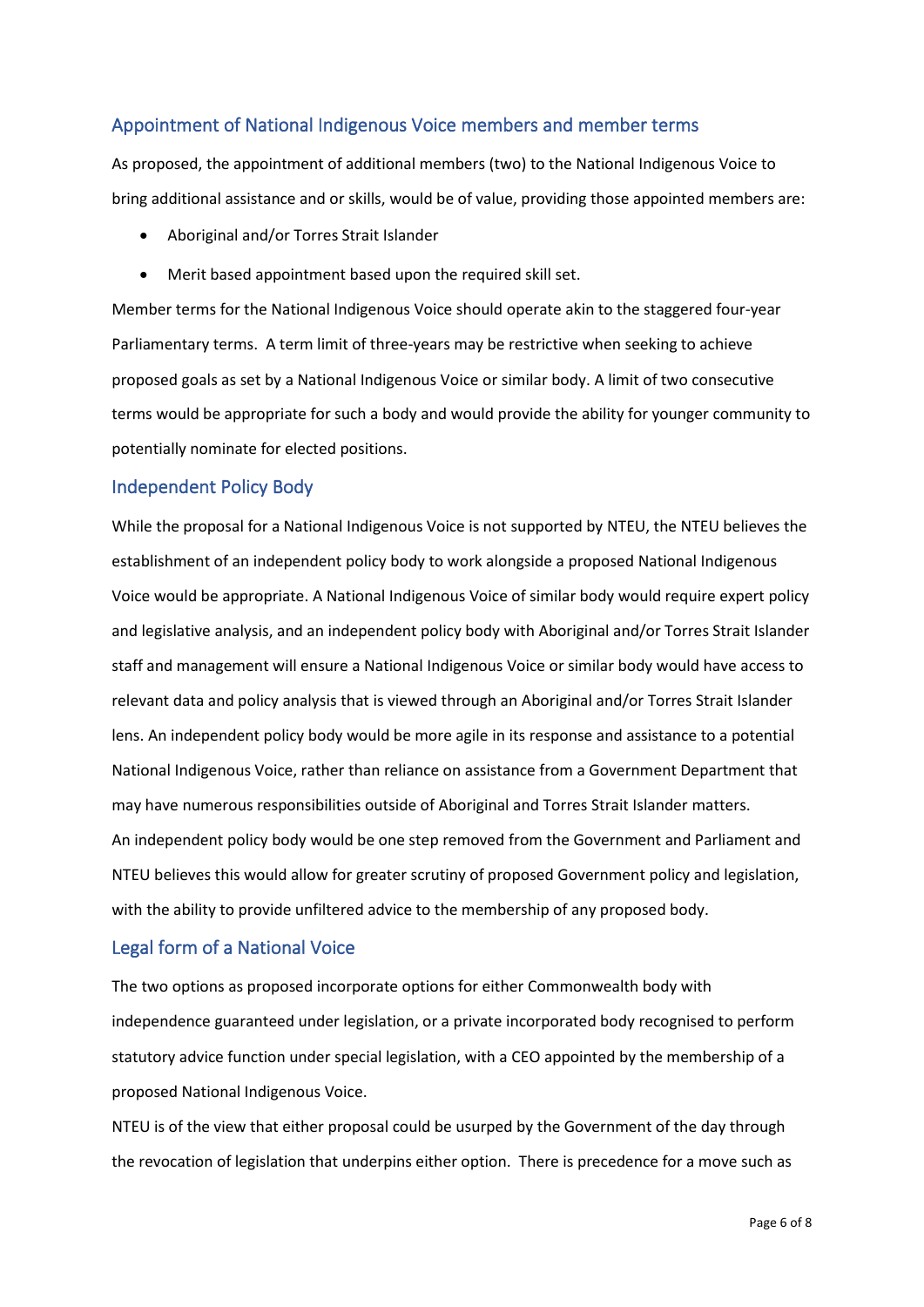this, for example, the Aboriginal and Torres Strait Islander Commission (ATSIC), where legislation was repealed in 2004/2005.

## General Membership

The proposal outlines several stipulations regarding membership of a National Indigenous Voice or similar body. Membership rules are fundamental to the work of representative organisation and NTEU is concerned that no specific detail has been given regarding minimum eligibility requirements. Without further information pertaining to membership eligibility, NTEU fears membership eligibility rules may restrict some Aboriginal and/or Torres Strait Islander community members from obtaining membership of a proposed body. For example, members of the stolen generation who may wish to join a National Indigenous Voice or similar body could be excluded. Member rules need to be flexible and accommodating, particularly for members of the stolen generation.

#### Local and Regional Voice – Principles based Framework.

While NTEU is not supportive of a National Indigenous Voice, the proposal for a principles-based framework that with guide the creation of local and regional network is meritorious. Local Aboriginal and Torres Strait Islander communities across Australia, in the main, have already established consultative mechanisms. It is concerning that while it is proposed a local and regional voice would feed into a National Indigenous Voice or similar body and that existing local consultative groups would continue, NTEU is unsure how local groups would interact and if the creation of a local and regional voice would simply create confusion.

Many Aboriginal and Torres Strait Islander community who serve on representative and consultative committees have ongoing responsibilities to family and community and participation on yet another consultative or advisory committee will reduce the already limited time these community members have. Duplication of existing structures will serve no purpose and will simply cause confusion. It is also concerning that while a principles-based framework to guide the implementation of local and regional voices has been developed, who will have responsibility for driving this process? Will local Aboriginal and Torres Strait Islander communities be burdened with additional work and responsibility to create a representative/advisory body that in may already exist in a differing format? Who will support those communities, what funding will be provided to local and regional areas to assist in establishing those local and regional bodies?